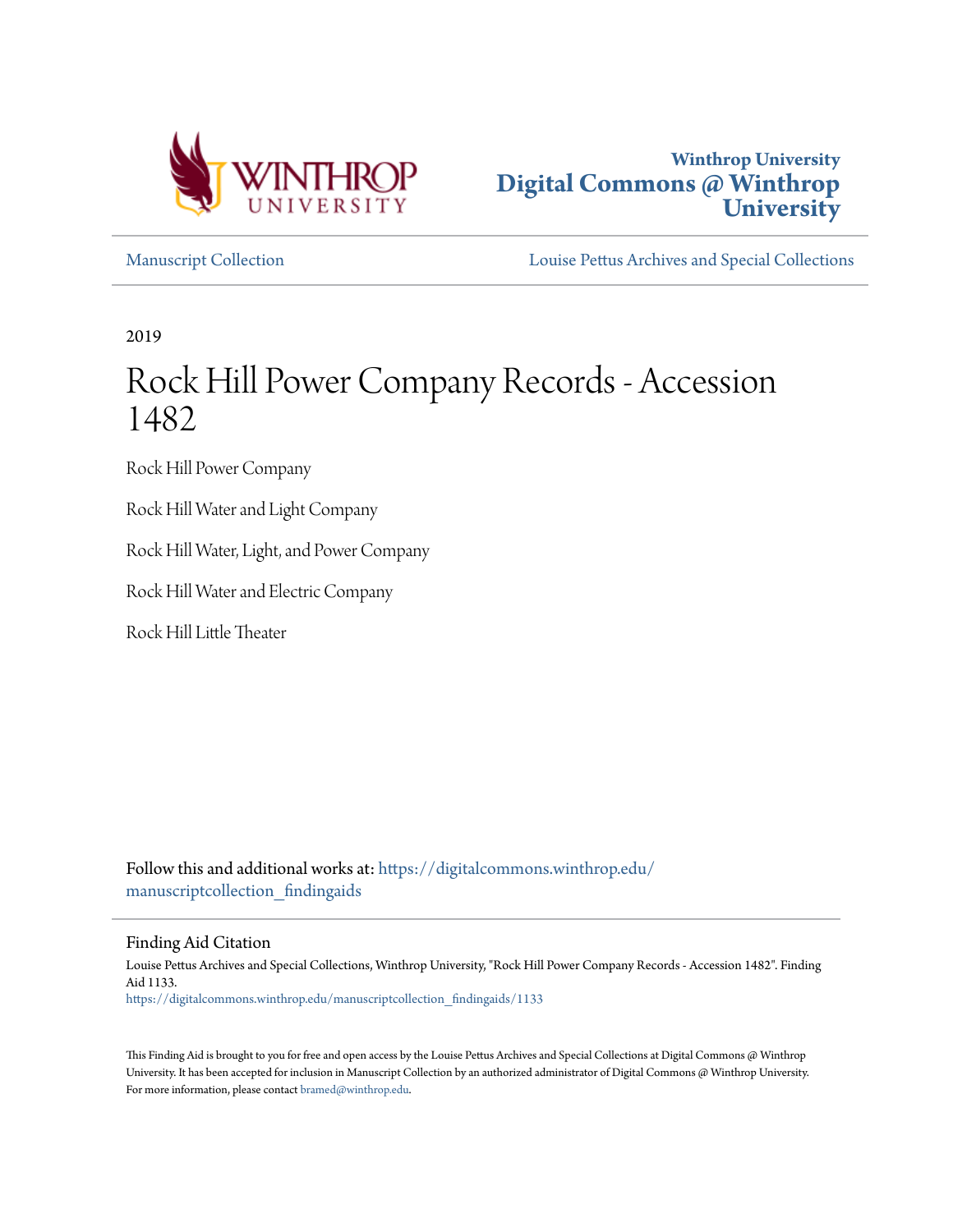### **WINTHROP UNIVERSITY LOUISE PETTUS ARCHIVES & SPECIAL COLLECTIONS**

# **MANUSCRIPT COLLECTION**

# **ACCESSION 1482**

# **ROCK HILL POWER COMPANY RECORDS**

1856-1940, nd

2 Boxes, 9 Folders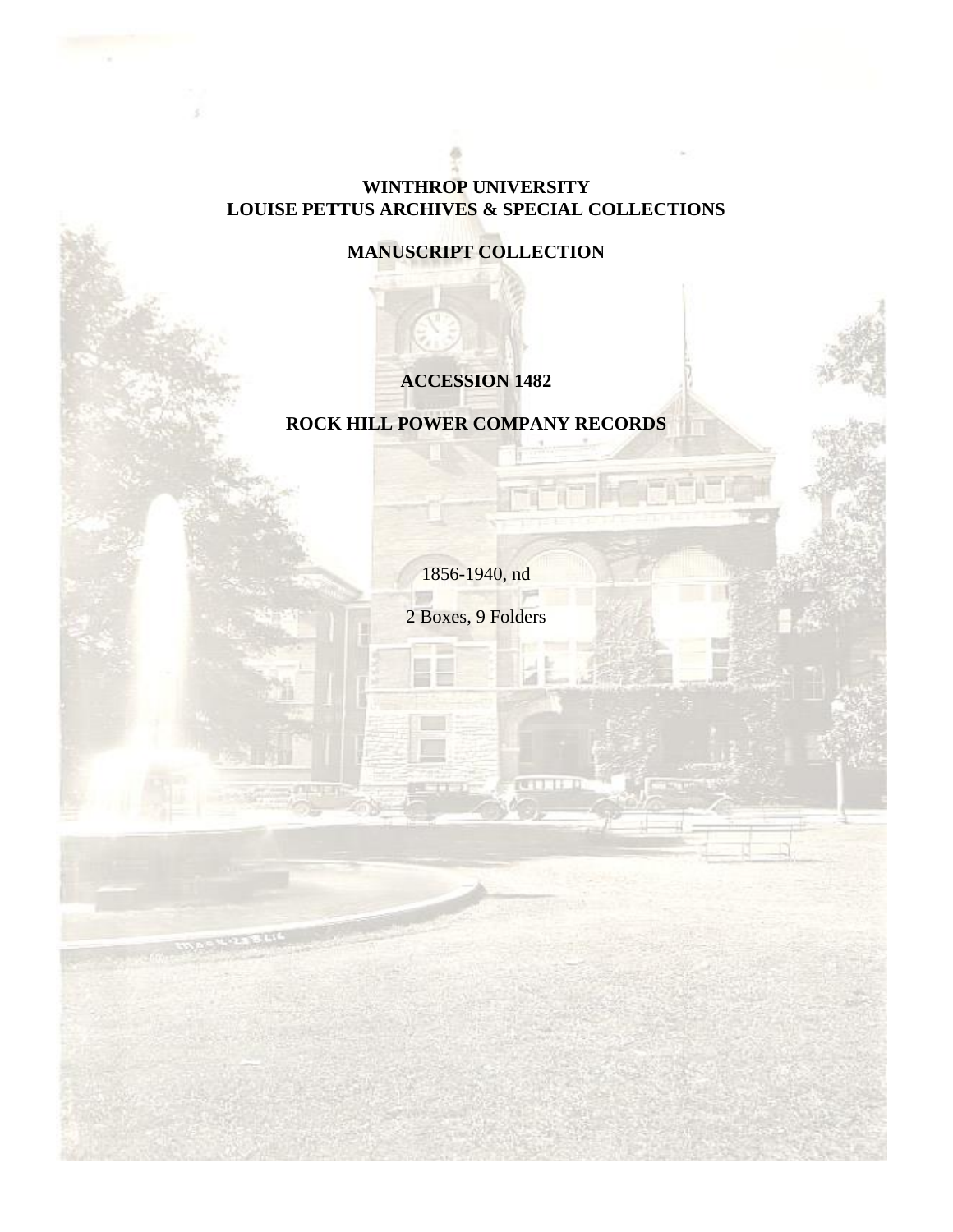#### **WINTHROP UNIVERSITY LOUISE PETTUS ARCHIVES AND SPECIAL COLLECTIONS**

#### **MANUSCRIPT COLLECTION**

Additions: \_\_\_ \_\_\_ \_\_\_ \_\_\_ Date: July 18, 2019

Acc. No.: **1482** Processed by: Adam James Davies No. of Sections: 2

#### **ROCK HILL POWER COMPANY RECORDS**

**I**

The Records of the Rock Hill Power Company and Rock Hill Water and Electric Company, were donated to the Winthrop College Archives on May 1, 2014 as a gift by Wade Fairey.

> Linear feet of shelf space occupied: .50 Approximate number of pieces included: 1000

Restrictions: Open to researchers under the rules and regulations of the Louise Pettus Archives & Special Collections at Winthrop University.

Literary Rights: For information concerning literary rights please contact the Louise Pettus Archives & Special Collections at Winthrop University.

Scope and Content Note: **The Rock Hill Power Company Records contains thirty nine individual records owned by the Rock Hill Power Company and Rock Hill Water and Electric Company between the years 1856 to 1941. The records consist of abstracts of data, titles and deeds, agreements between the Rock Hill Power Company and other entities, minutes and proceedings letters, lawyer opinion regarding rights to supply water to Rock Hill, and a surveyor sketch. This collection of particular interest to researchers interested in the Rock Hill, SC's early efforts to bring electric lights to the city in the early 1890s and Rock Hill's legal authority to acquire ownership of local water and light plants. Also included is a legal statement on the installation of a street railway and information regarding the Rock Hill Little Theater.**

Transfer of Items: **N/A**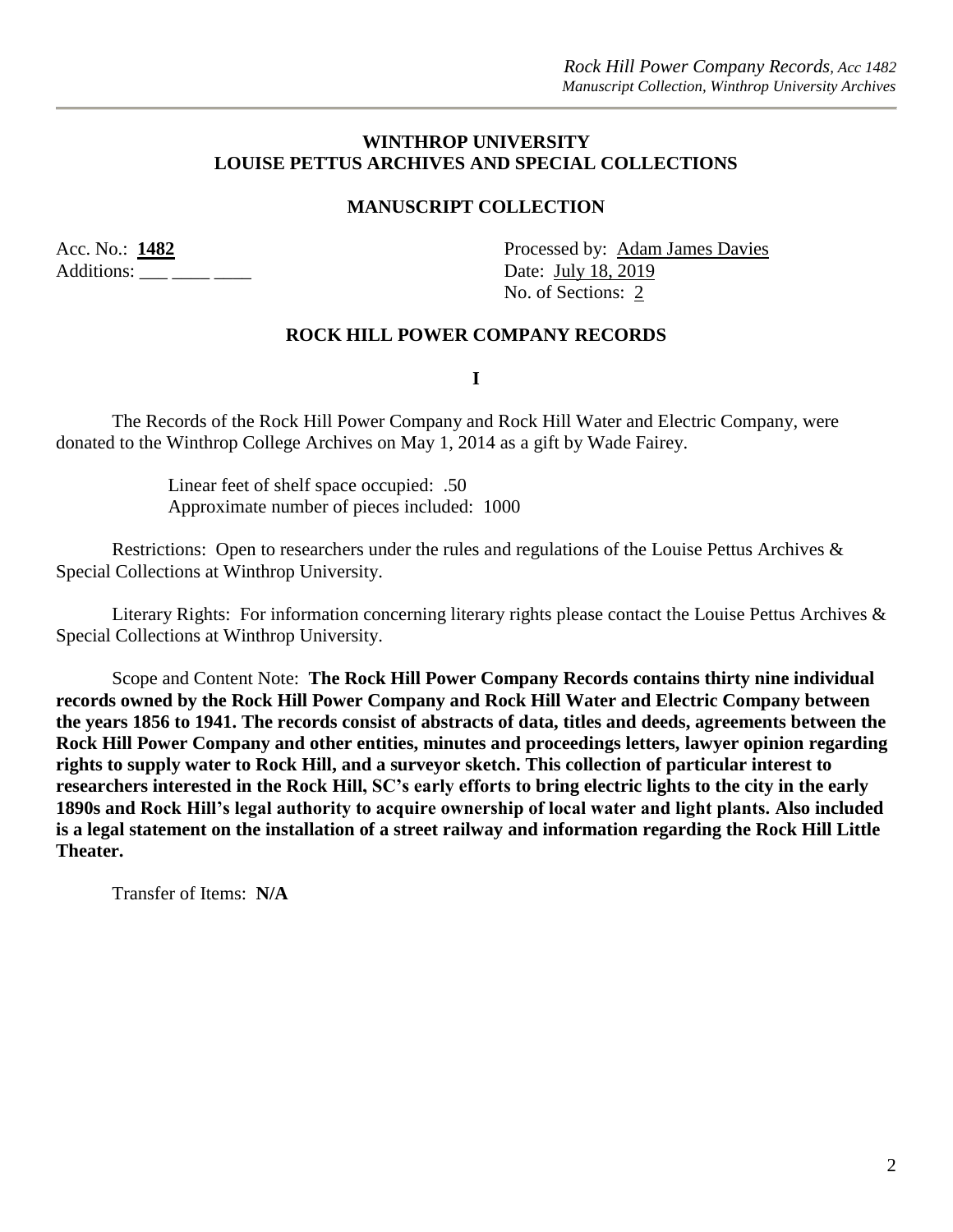# **II**

# **DESCRIPTION OF SERIES**

| <b>Box(es)</b> Folder(s) | $Year(s)$      |                                                                                                                                                                                                                                                                                                                                                                                                                                                                                                                                                                                                |                   |
|--------------------------|----------------|------------------------------------------------------------------------------------------------------------------------------------------------------------------------------------------------------------------------------------------------------------------------------------------------------------------------------------------------------------------------------------------------------------------------------------------------------------------------------------------------------------------------------------------------------------------------------------------------|-------------------|
| 1                        | $1-2$          | DEEDS, TITLES AND CONVEYANCES<br>Includes a letter informing a Mr. R. T. Fewell of receiving an abstract<br>of Title for a lot of land owned by Ms. Neely. Also includes deeds<br>owned by the Rock Hill Water and Electric Co., abstracts of titles<br>owned by a W. Barron Nichols, Mrs. Naomi Workman, Jack Carroll,<br>and J. L. Hall, an abstract of conveyance of water rights from Mrs.<br>Frances E. Barnette and Miss Enola Barnette to the Wateree Power<br>Company and an abstract of the transfer of public utility plants doing<br>business in Rock Hill. In chronological order. | 1907-1934         |
| 1                        | 3              | <b>GRANTS AND LEASES</b><br>Includes an abstract of the proceedings of the City Council of Rock<br>Hill concerning the Grant of a Street-Car Franchise to the Carolina<br>traction company. Furthermore, includes a grant to a James F. Lasley<br>consisting of a tract of 210 3⁄4 Acres of land by S. M. Boykin and a<br>lease of land to the Rock Hill Water and Electric Company by various<br>York country residents. In chronological order.                                                                                                                                              | 1856-1911         |
| 2                        | $\overline{4}$ | MINUTES AND PROCEEDINGS<br>Includes the minutes of various meeting for both stockholders and the<br>board of directors of the Rock Hill Water and Electric Company. Also<br>includes the proceeding of the city council of Rock Hill over light and<br>water bonds and two minutes relating to matters of electric lighting in<br>the city of Rock Hill. In chronological order.                                                                                                                                                                                                               | 1896-1911         |
| 2                        | 5              | FINANCIAL AND GEOLOGICAL DATA<br>Includes an abstract of data of holdings located in New Crawford Road<br>and being given to various individual as instructed by the will of<br>deceased J. L. Watson. Also included is a Financial Statement by R. T.<br>Fewell and Co. and an abstract of data of land owned by Anna Cherry<br>Beaty subject to conveyance to the People Trust Company. In<br>chronological order.                                                                                                                                                                           | 1912, 1931, .n.d. |
| 2                        | 6              | AGREEMENTS AND ASSIGNMENTS<br>Includes a letter of agreement between the City of Rock Hill and the<br>Carolina Traction Company. Furthermore, includes assignments<br>between the city of Rock Hill and the Rock Hill Water and Electric<br>Company, Martin Maloney and the Rock Hill Water and Electric<br>Company, and an Employment Agreement between Mrs. E. I. Terry<br>and the Rock Hill Little Theater. In chronological order.                                                                                                                                                         | 1911-1940         |